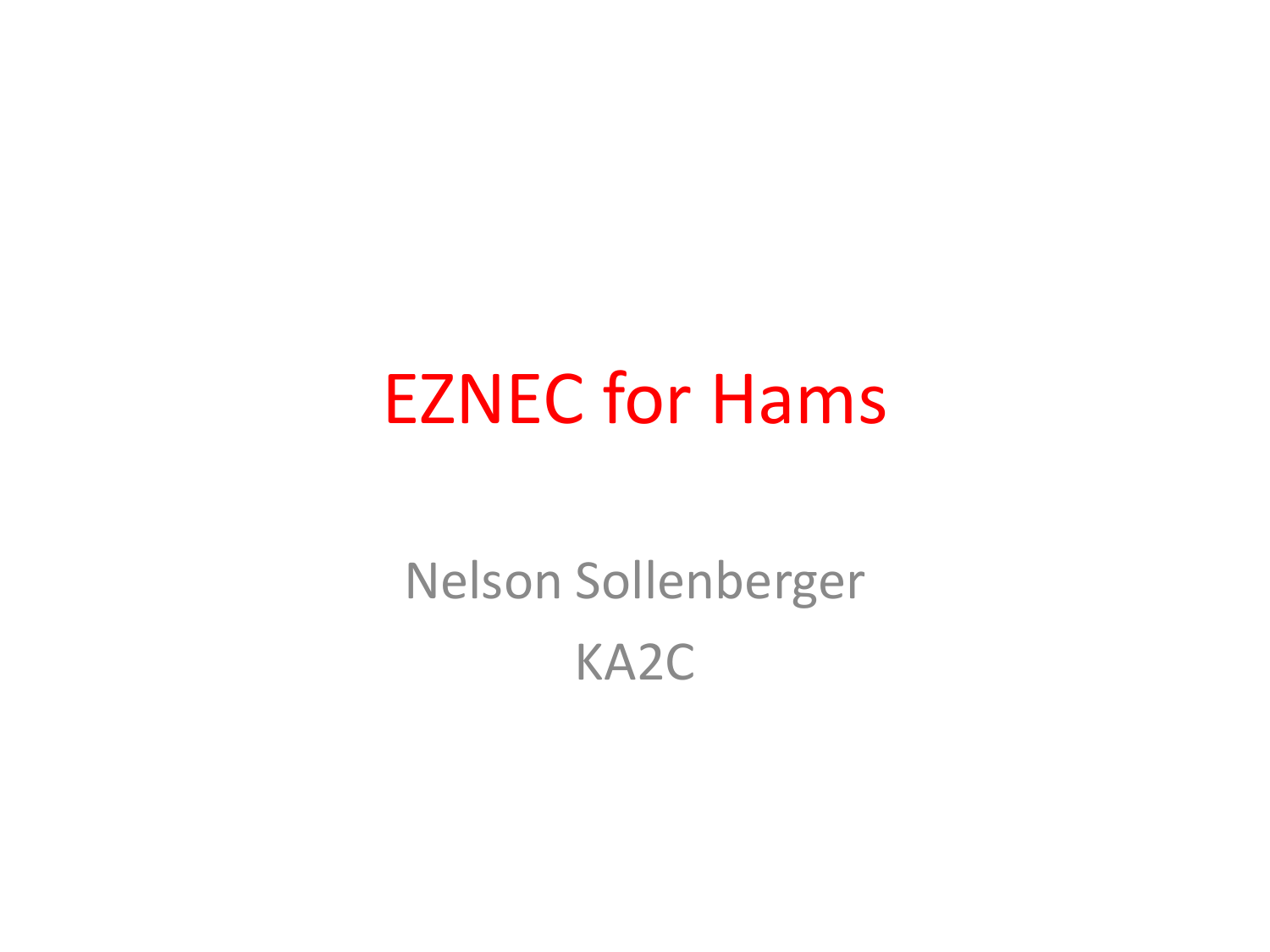# EZNEC Antenna Modeling

- <https://www.eznec.com/>
- **EZNEC Pro+ v. 7.0 is now available! – FREE**
- **W7EL –** Roy Lewallen retired
- EZNEC by Roy dates to about 1990 which provides a friendly interface/wrapper for NEC
- NEC (Numerical Electromagnetics Code) engine originally written in the 1970's by staff at Lawrence Livermore National Lab
- NEC2 is public there are also NEC4 and NEC5 versions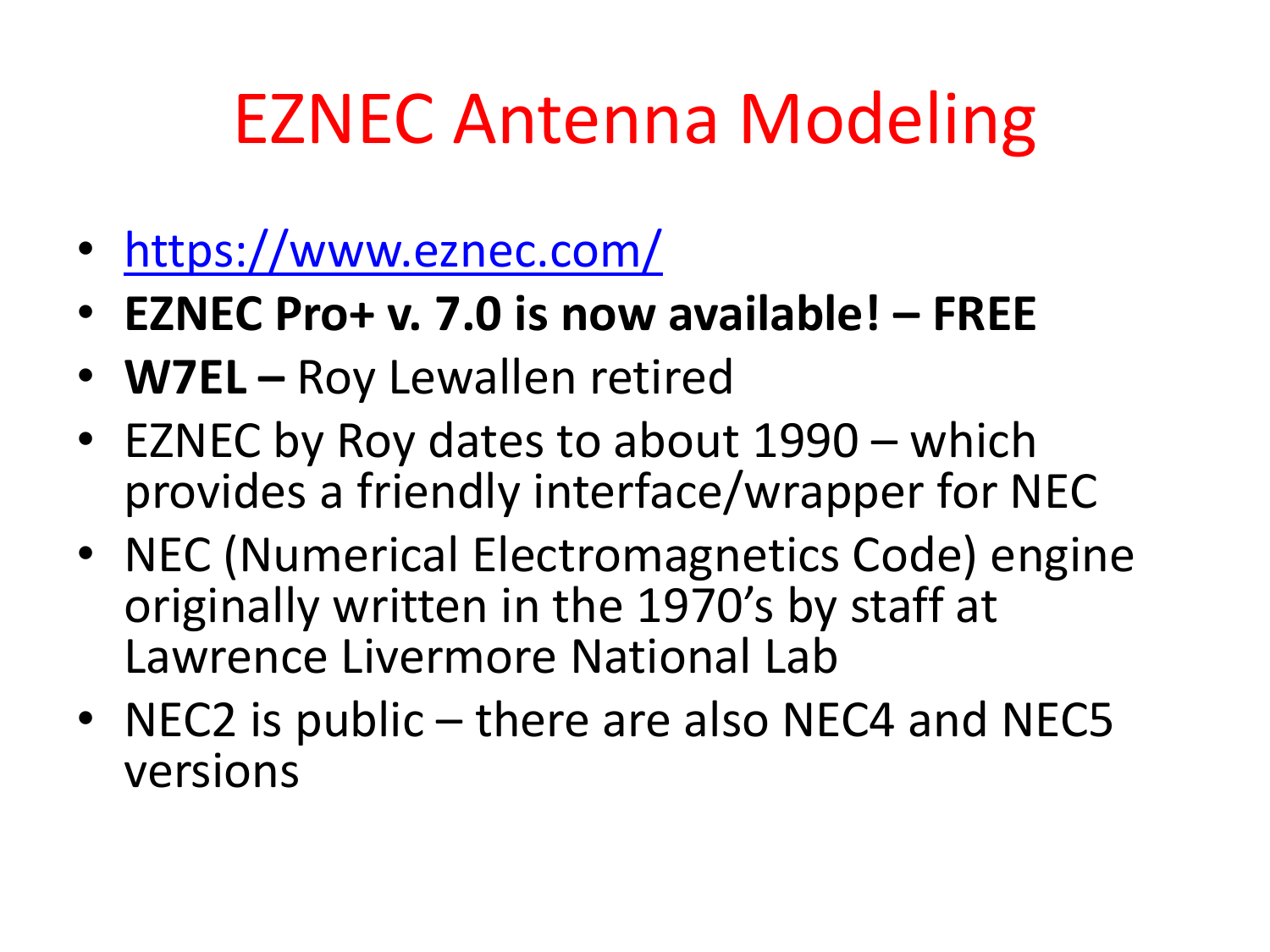#### Resources

- W8WWV EZNEC tutorial
- https://eznec.com/misc/EZNEC Printable Manua [l/7.0/EZW70\\_User\\_Manual.pdf](https://eznec.com/misc/EZNEC_Printable_Manual/7.0/EZW70_User_Manual.pdf)
- [http://www.arrl.org/antenna-modeling-for](http://www.arrl.org/antenna-modeling-for-beginners)[beginners](http://www.arrl.org/antenna-modeling-for-beginners)
- <http://www.arrl.org/antenna-modeling-files>
- <http://www.arrl.org/arrl-antenna-book-reference>
- <https://www.fars.k6ya.org/docs/k6oik>
- Many sample antenna designs from simple to complex are available online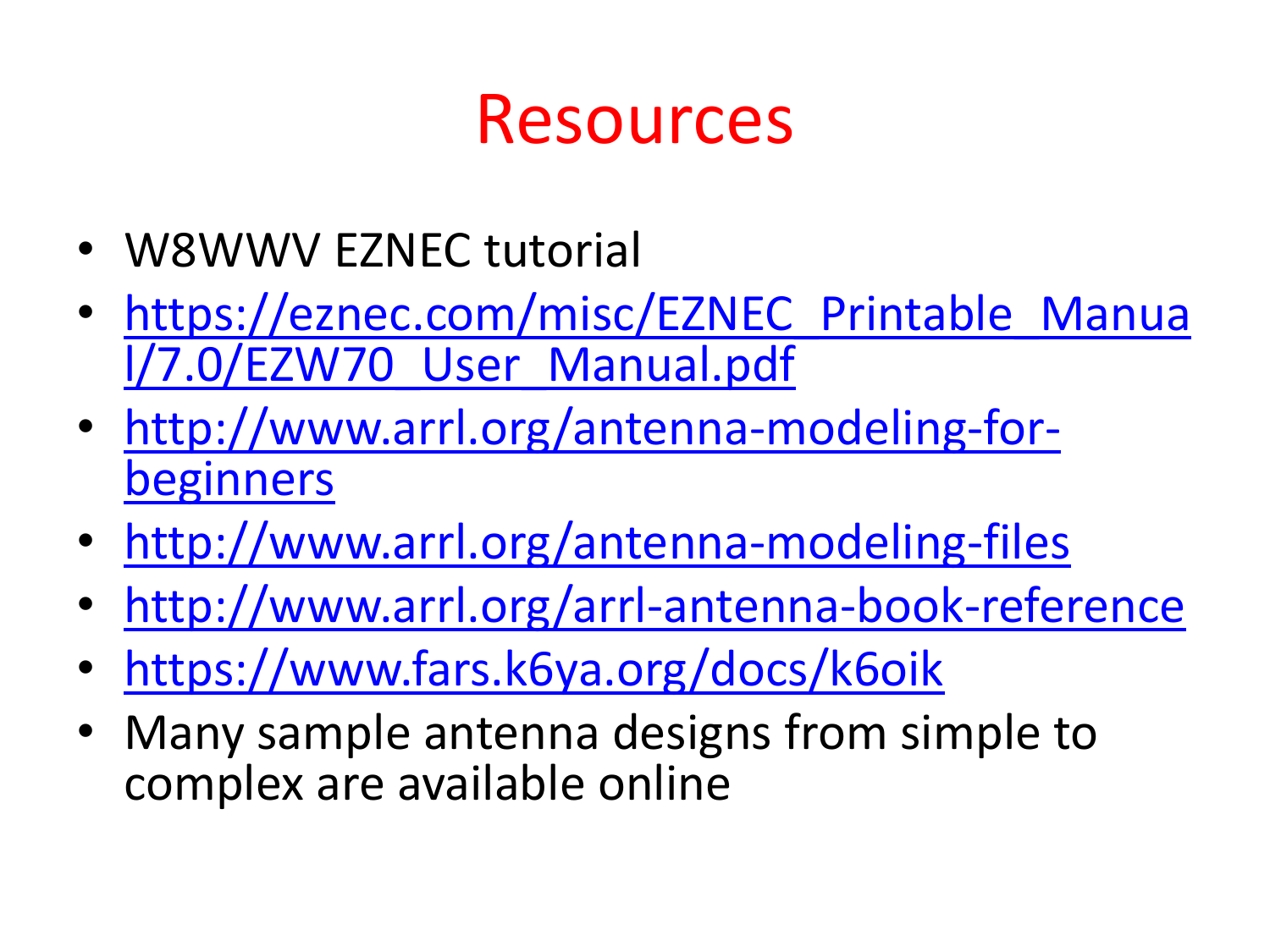## EZNEC Inputs

- Antenna wires including pipes, radials,…
- Sources or transmitters frequency, impedance, type
- Grounds
- Loading coils & Traps
- Transmission lines & transformers
- Frequency(ies)
- Plot type, span,…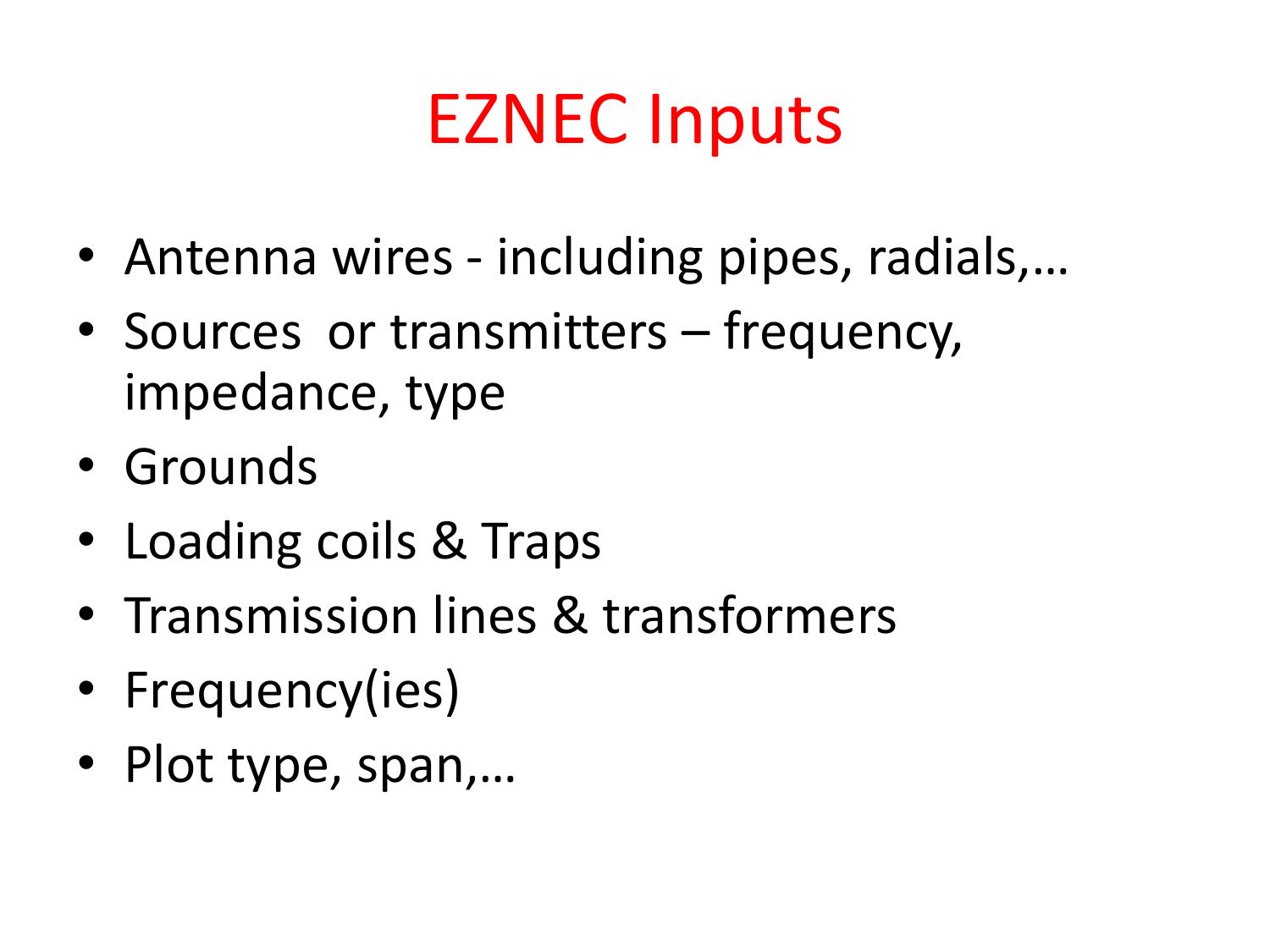# EZNEC Special Issues

- Wires are divided into segments
	- Related to analysis method
	- $-$  Needs to be set (so many per wavelength  $-1/25$  to 1/400 segments per wavelength)
	- Segment check helps
- Sources are centered in a segment
- Free EZNEC version does not support buried radials, but can be supported with NEC5 engine
- Telescoping tube elements require certain details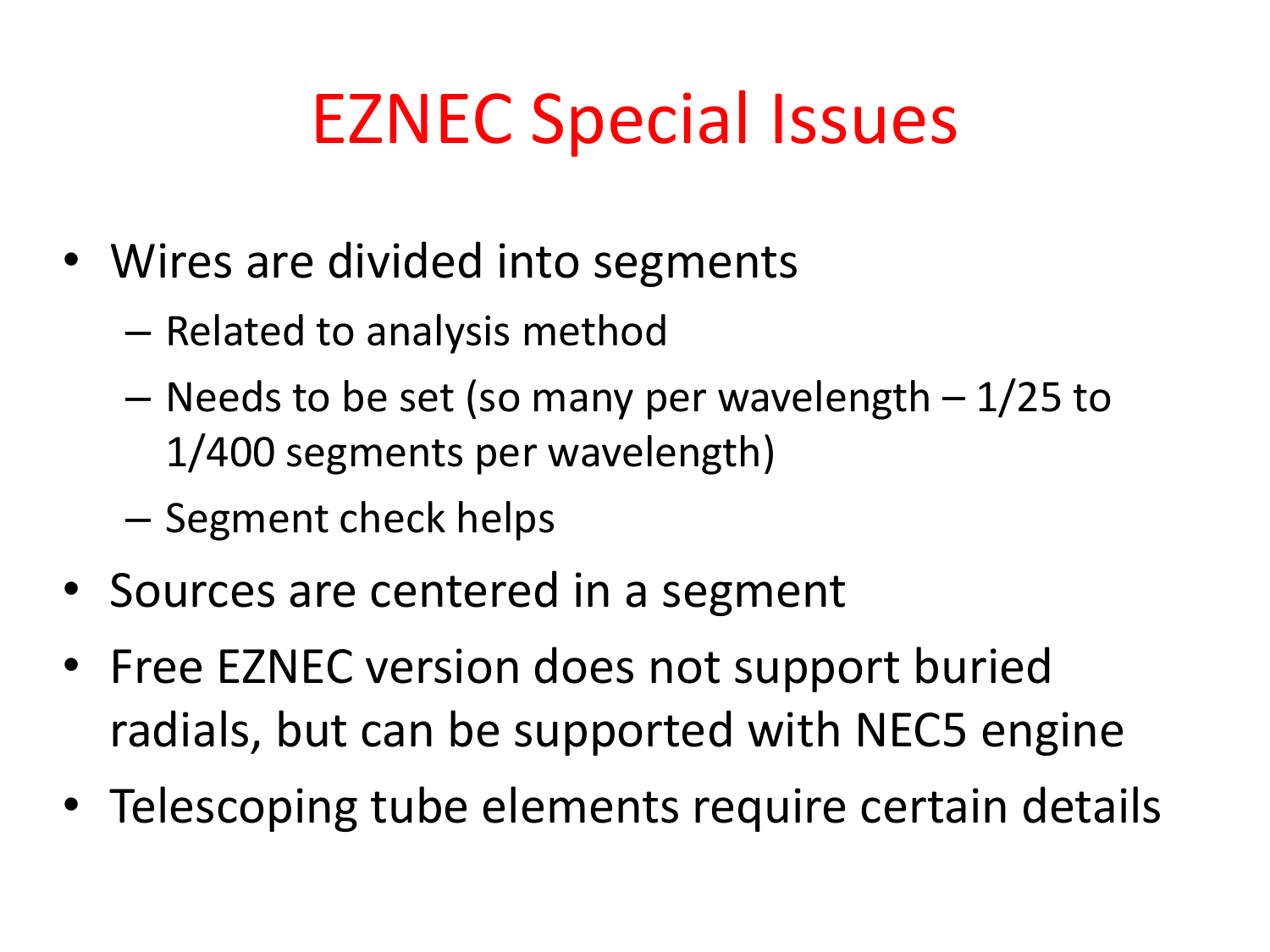#### EZNEC Main Window

| 图 EZNEC Pro/2+ v. 7.0 |  |                         |                        | ×                                  |  |  |  |  |  |  |
|-----------------------|--|-------------------------|------------------------|------------------------------------|--|--|--|--|--|--|
| File Edit             |  | Options                 | Outputs<br>Setups      | View<br><b>Utilities</b><br>Help   |  |  |  |  |  |  |
|                       |  | 20m GP Near Ground<br>> |                        |                                    |  |  |  |  |  |  |
| 0 <sub>pen</sub>      |  |                         | File                   | ARRL_20m GP Average Ground.EZ      |  |  |  |  |  |  |
| Save As               |  | $\geq$                  | Frequency              | 14.1 MHz                           |  |  |  |  |  |  |
| Ant Notes             |  |                         | Wavelength             | 69.7568 ft                         |  |  |  |  |  |  |
| Currents              |  | $\mathcal{P}$           | Wires                  | 5 Wires, 75 segments               |  |  |  |  |  |  |
| Src Dat               |  | $\mathcal{P}$           | <b>Sources</b>         | 1 Source                           |  |  |  |  |  |  |
| Load Dat              |  | $\mathcal{P}$           | <b>Loads</b>           | 0 Loads                            |  |  |  |  |  |  |
| FF Tab                |  | $\mathcal{P}$           | <b>Trans Lines</b>     | 0 Transmission Lines               |  |  |  |  |  |  |
| NF Tab                |  | $\rightarrow$           | <b>Transformers</b>    | 0 Transformers                     |  |  |  |  |  |  |
| <b>SWR</b>            |  | $\rightarrow$           | L Networks             | 0L Networks                        |  |  |  |  |  |  |
| <b>QiewAnd</b>        |  | $\mathcal{P}$           |                        | Y Param Networks 0Y Param Networks |  |  |  |  |  |  |
|                       |  | $\mathcal{P}$           | <b>Ground Type</b>     | Real/High Accuracy                 |  |  |  |  |  |  |
| NEC-2D<br>FF Plot     |  | $\rightarrow$           | <b>Ground Descrip</b>  | 1 Medium (0.005, 13)               |  |  |  |  |  |  |
|                       |  | $\rightarrow$           | Wire Loss              | Copper                             |  |  |  |  |  |  |
|                       |  | $\rightarrow$           | <b>Units</b>           | Feet                               |  |  |  |  |  |  |
|                       |  | $\mathcal{P}$           | <b>Plot Type</b>       | <b>Azimuth</b>                     |  |  |  |  |  |  |
|                       |  | $\mathcal{P}$           | <b>Elevation Angle</b> | 5 Deg.                             |  |  |  |  |  |  |
|                       |  | ⋋                       | <b>Step Size</b>       | 2 Deg.                             |  |  |  |  |  |  |
|                       |  | $\rightarrow$           | <b>Ref Level</b>       | 0 dBi                              |  |  |  |  |  |  |
|                       |  | $\rightarrow$           | Alt SWR ZO             | 20 ohms                            |  |  |  |  |  |  |
|                       |  | $\rightarrow$           | <b>Desc Options</b>    |                                    |  |  |  |  |  |  |
|                       |  | $\geq$                  | <b>Gnd Wave Dist</b>   | <b>OFF</b>                         |  |  |  |  |  |  |
|                       |  |                         |                        |                                    |  |  |  |  |  |  |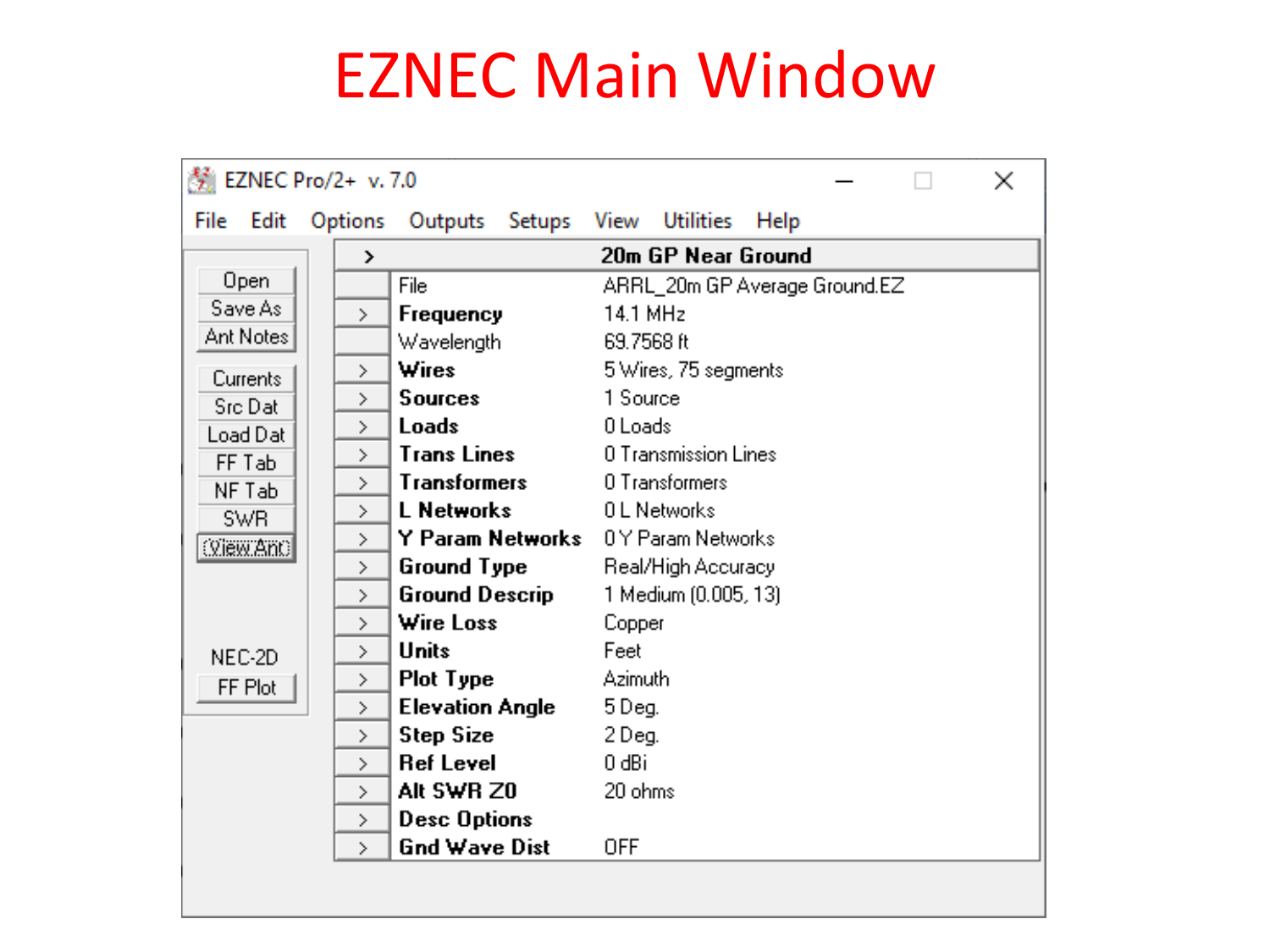## Wires

|        | <b>Cj.</b> Wires<br>$\mathcal{L}_{\mathcal{A}}$                                 |                  |       |         |      |               |          |         |          |                   | ×          |        |              |          |  |
|--------|---------------------------------------------------------------------------------|------------------|-------|---------|------|---------------|----------|---------|----------|-------------------|------------|--------|--------------|----------|--|
|        | Wire Create Edit Other                                                          |                  |       |         |      |               |          |         |          |                   |            |        |              |          |  |
|        | □ Coord Entry Mode □ Preserve Connections □ Show Wire Insulation<br>□ Show Loss |                  |       |         |      |               |          |         |          |                   |            |        |              |          |  |
|        | Wires                                                                           |                  |       |         |      |               |          |         |          |                   |            |        |              |          |  |
|        | No.                                                                             | End <sub>1</sub> |       |         |      | End 2         |          |         | Diameter | Segs              | Insulation |        |              |          |  |
|        |                                                                                 | $\times$ (ft)    | Y(ft) | Z(f)    | Conn | $\times$ (ft) | Y(f)     | Z(f)    | Conn     | [ <sub>in</sub> ] |            | Diel C | $Thk$ $(in)$ | Loss Tan |  |
| ▶      |                                                                                 |                  | 0     | 20.4388 |      | 0.            | 0        | 3.04865 | W2E1     | #14               | 31         |        | 0            | 0        |  |
|        | о                                                                               | 0                | 0     | 3.04865 | W3E1 | 17.4392       | 0        | 3.04865 |          | #14               | 11         |        | 0            | 0        |  |
|        | 3                                                                               |                  | 0     | 3.04865 | W4E1 | 0.            | 17.4392  | 3.04865 |          | #14               | 11         |        | 0            | 0        |  |
|        | 4                                                                               | Ω                | 0     | 3.04865 | W5E1 | $-17.4392$    | 0        | 3.04865 |          | #14               | 11         |        | 0            | 0        |  |
|        | 5                                                                               |                  | 0     | 3.04865 | W1E2 | 0             | -17.4392 | 3.04865 |          | #14               | 11         |        | 0            | $\theta$ |  |
| $\ast$ |                                                                                 |                  |       |         |      |               |          |         |          |                   |            |        |              |          |  |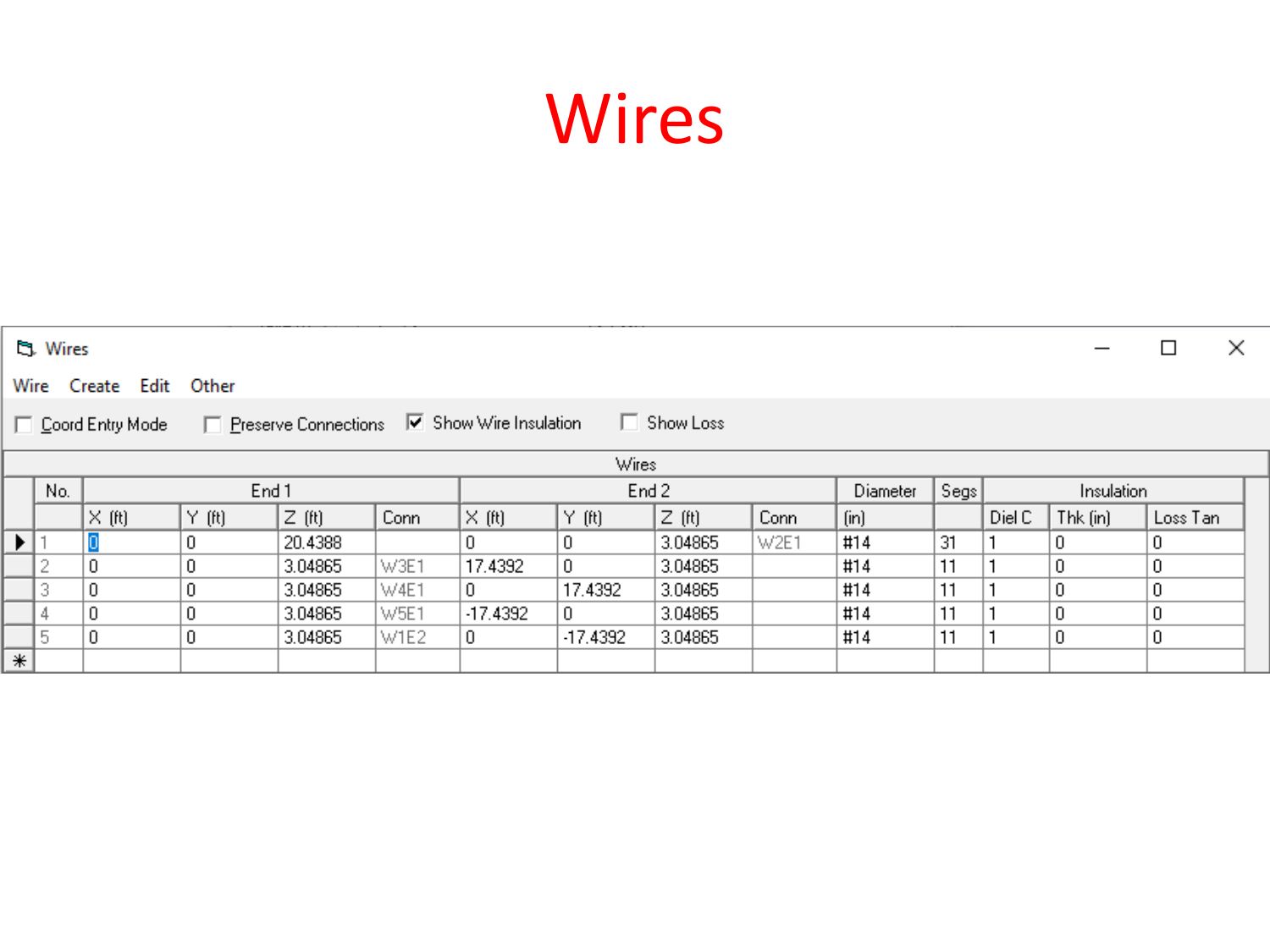#### View Antenna

#### CL View Antenna: 20m GP Near Ground

 $\Box$  $\equiv$  $\mathsf{X}$ 

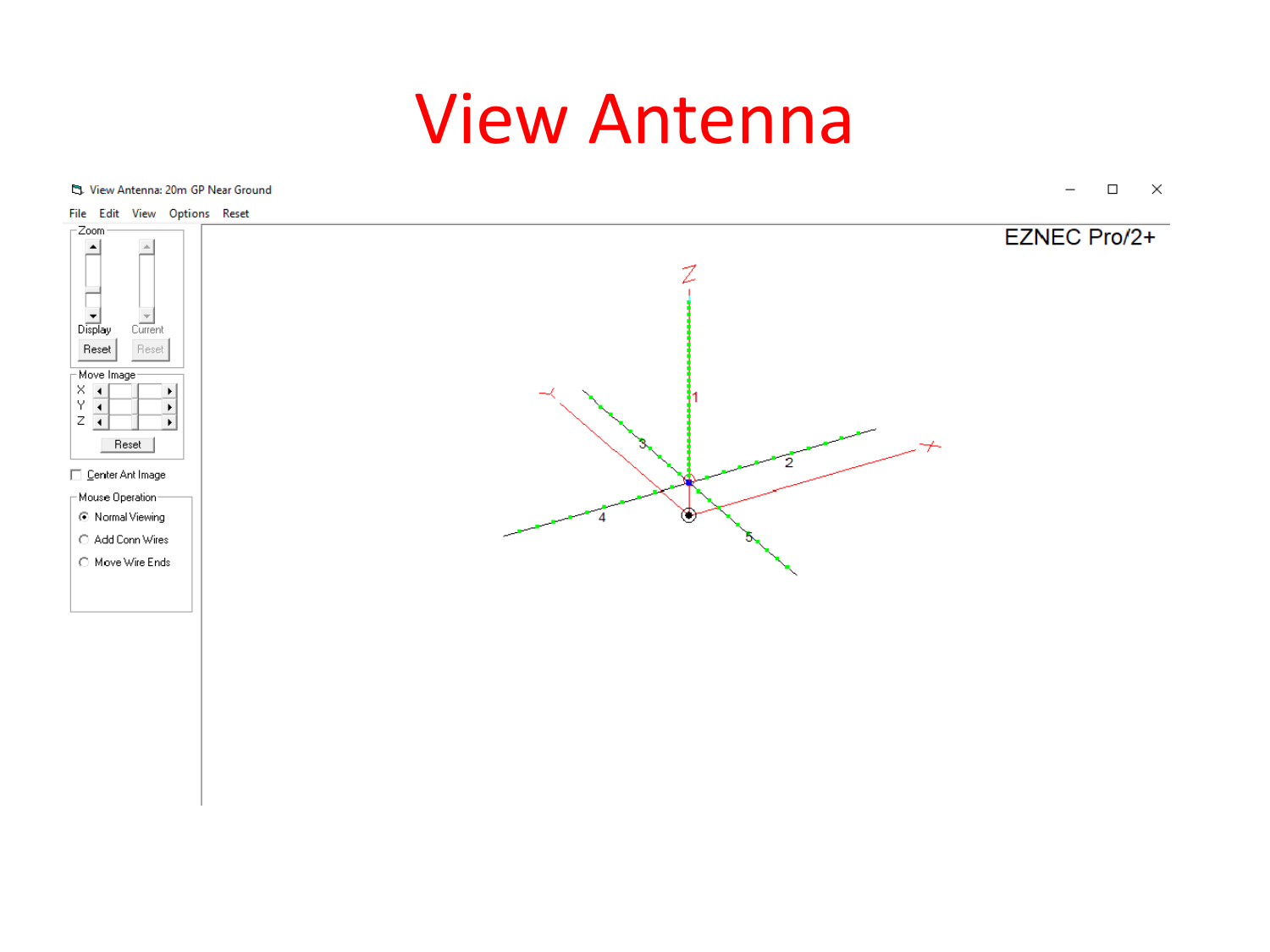# Sources ( = Transmitters)

|                | <b>门</b> , Sources |                   |                |                                                                      |     |           |           |                |  |  |  |
|----------------|--------------------|-------------------|----------------|----------------------------------------------------------------------|-----|-----------|-----------|----------------|--|--|--|
|                |                    | Source Edit Other |                |                                                                      |     |           |           |                |  |  |  |
| <b>Sources</b> |                    |                   |                |                                                                      |     |           |           |                |  |  |  |
|                | No.                |                   | Specified Pos. | Actual Pos.                                                          |     | Amplitude | Phase     | ${\sf Type}^+$ |  |  |  |
|                |                    |                   |                |                                                                      |     |           |           |                |  |  |  |
|                |                    |                   |                | Wire # $\frac{1}{2}$ From E1 $\frac{1}{2}$ From E1 $\frac{1}{2}$ Seg |     | (V, A)    | $(\deg.)$ |                |  |  |  |
|                |                    |                   | 100            | 98,3871                                                              | -31 | 100       |           |                |  |  |  |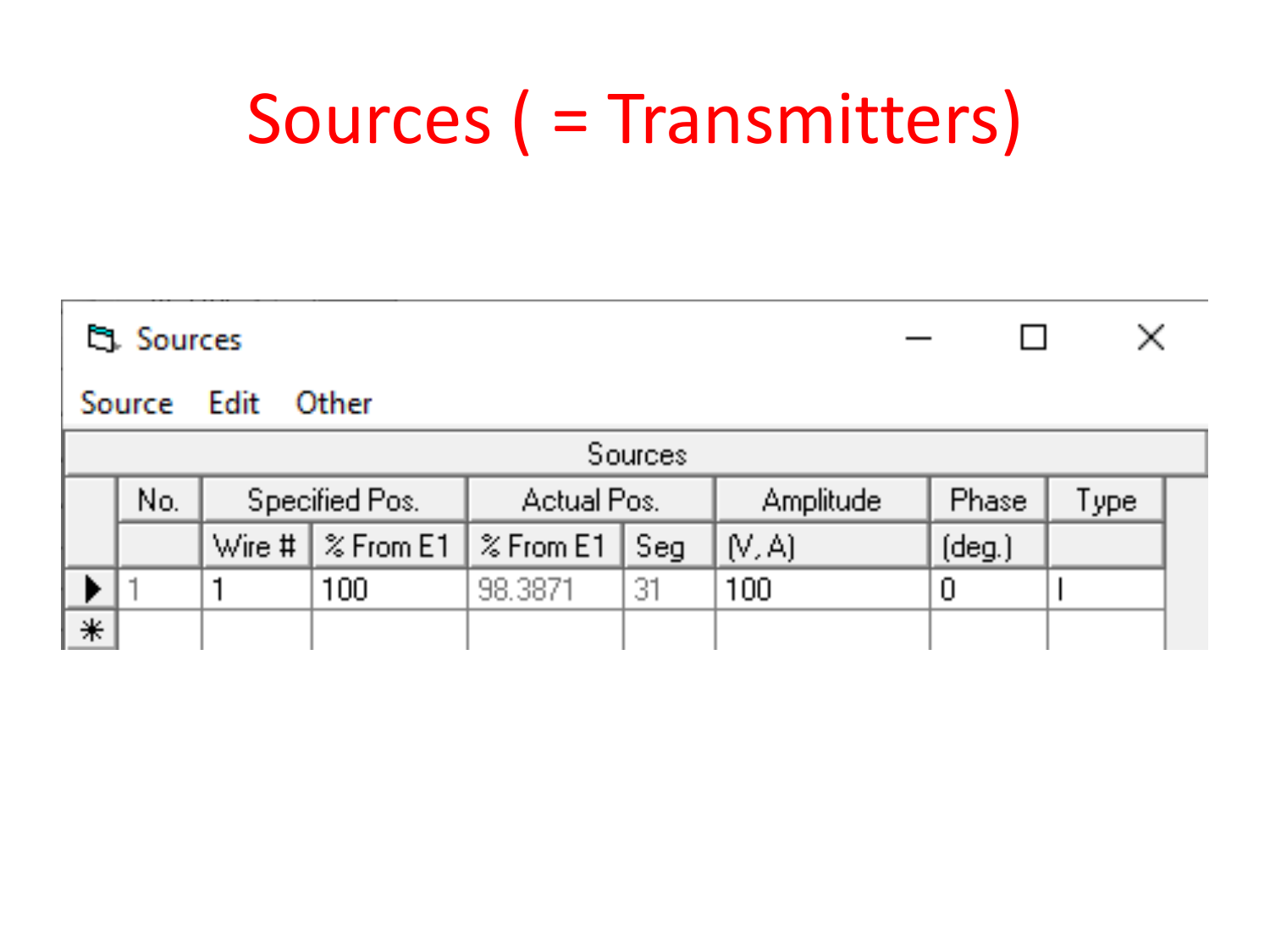## EZNEC Outputs

- Antenna Patterns
	- Azimuth
	- Elevation
- Source data
	- Impedance of the antenna
	- SWR
- SWR sweeps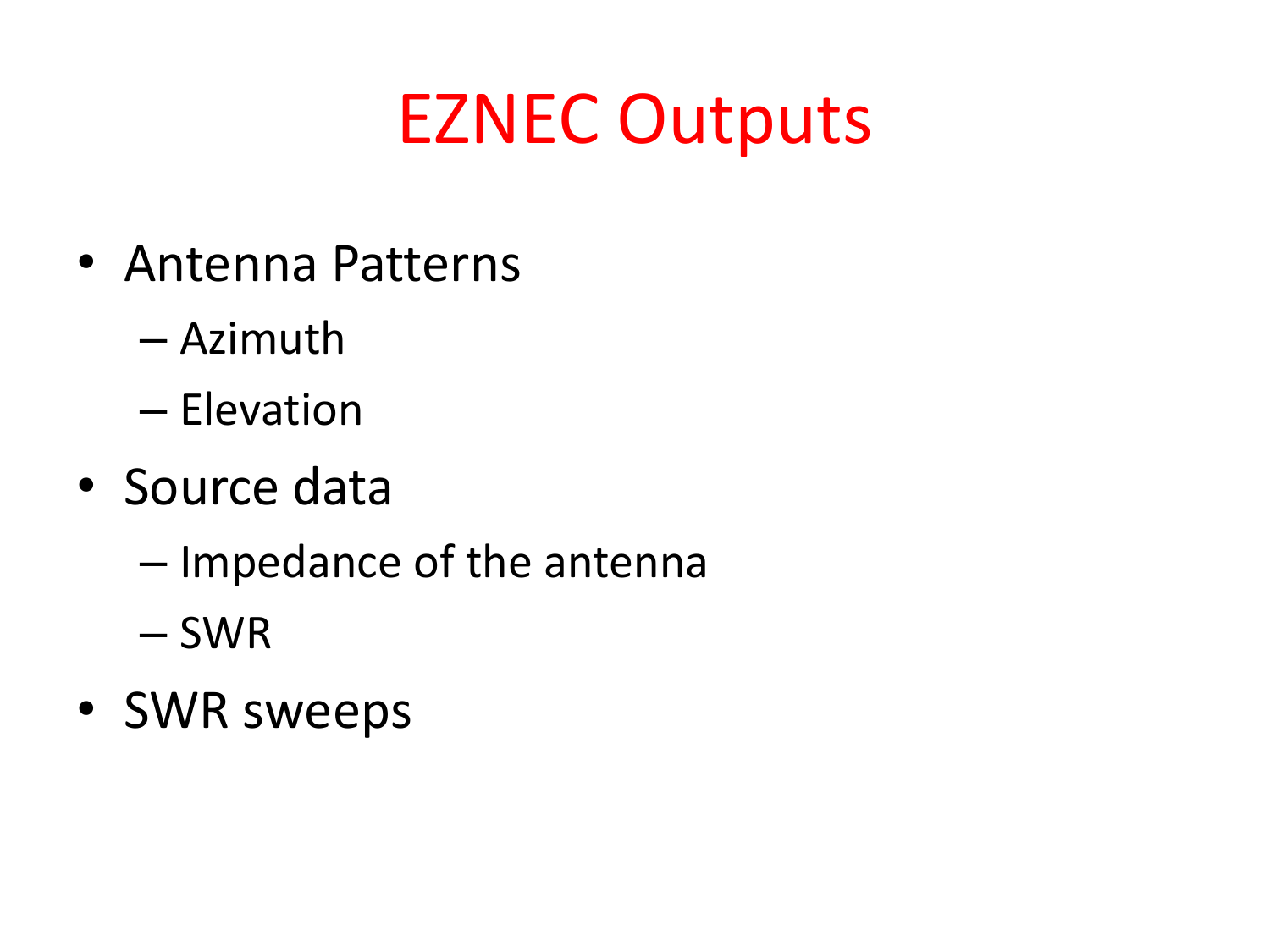#### Elevation Plot for 20 Meters Vertical

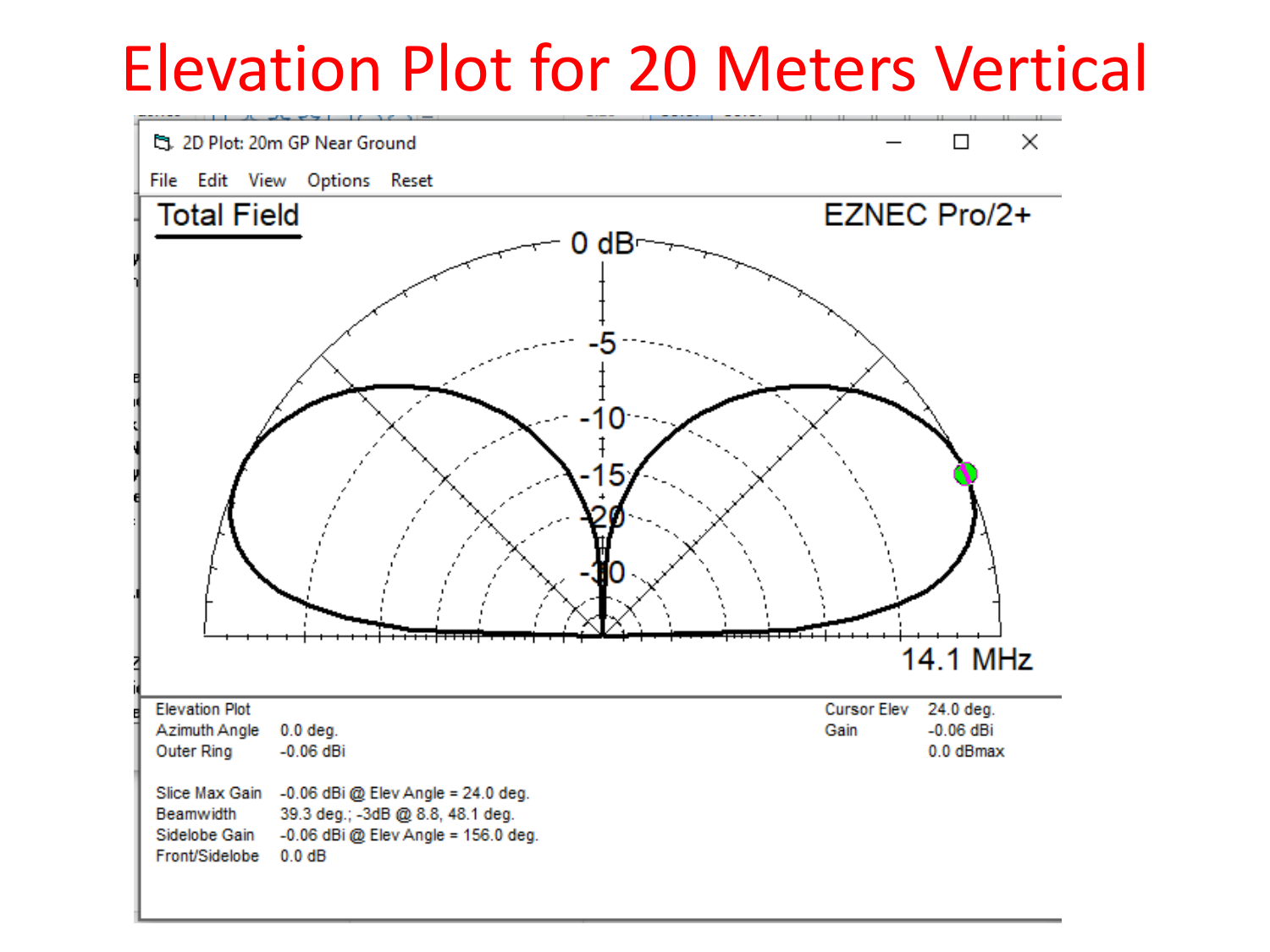#### Azimuth Plot

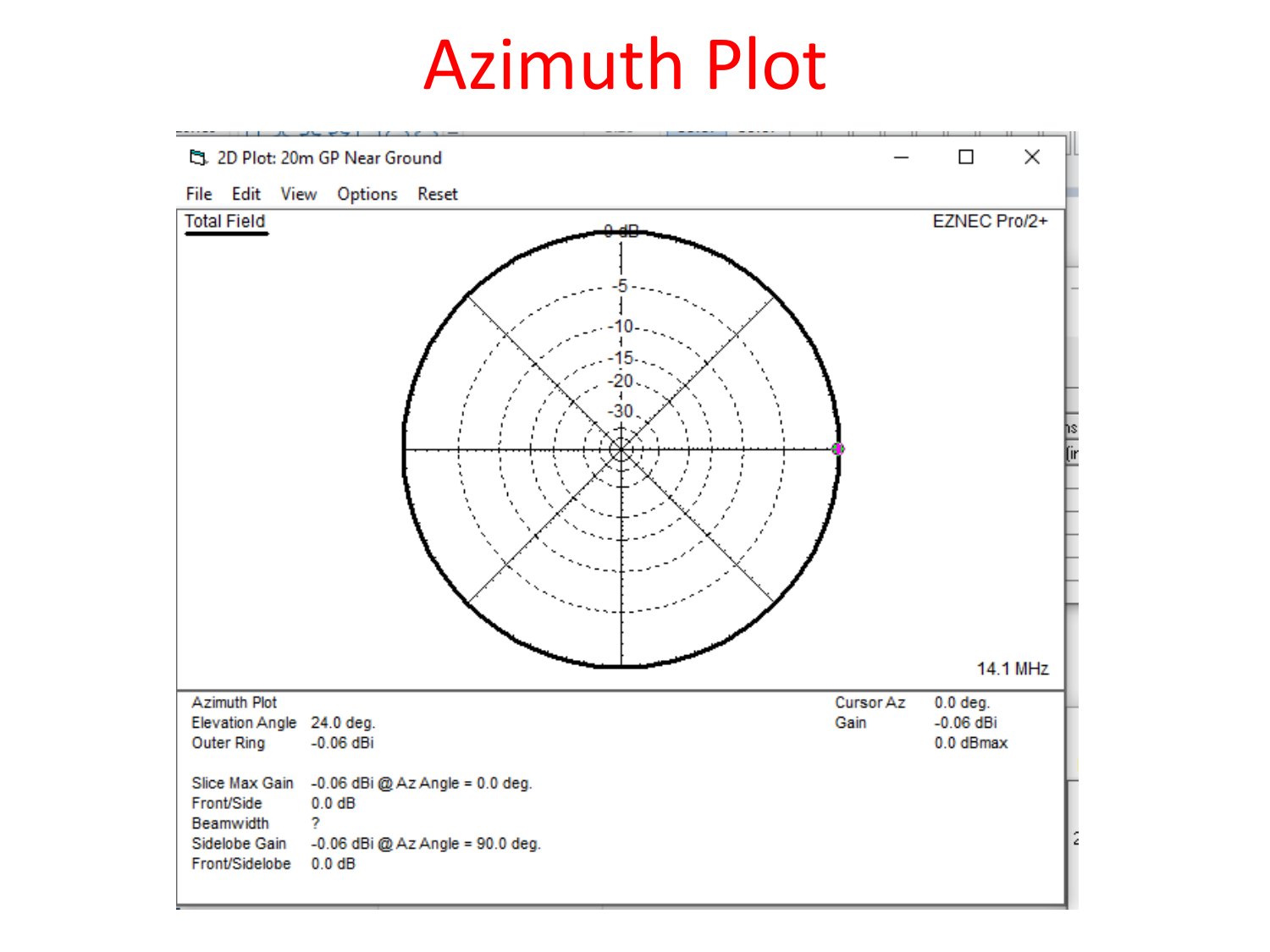#### 3D Antenna Pattern

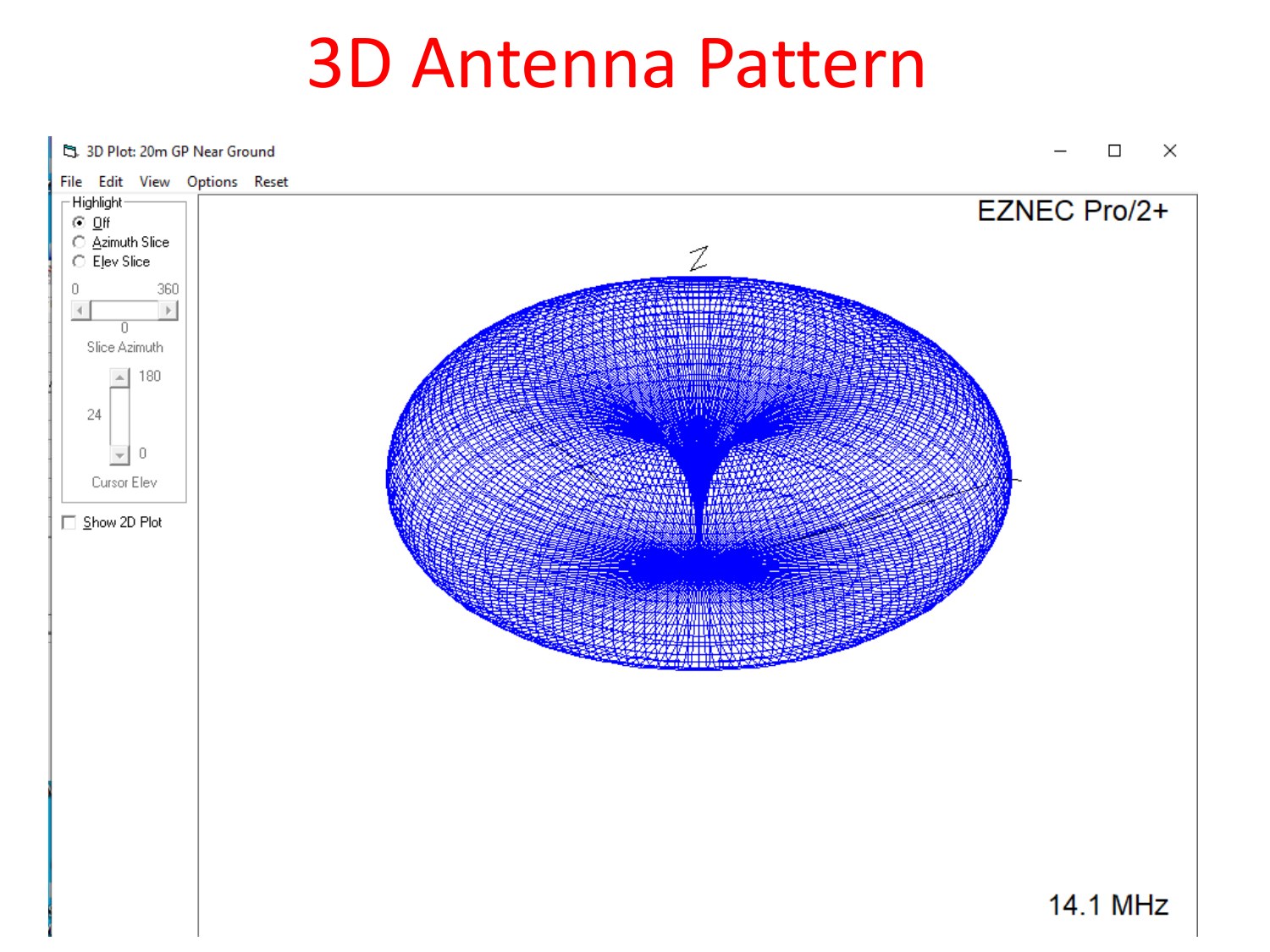#### SWR Sweep

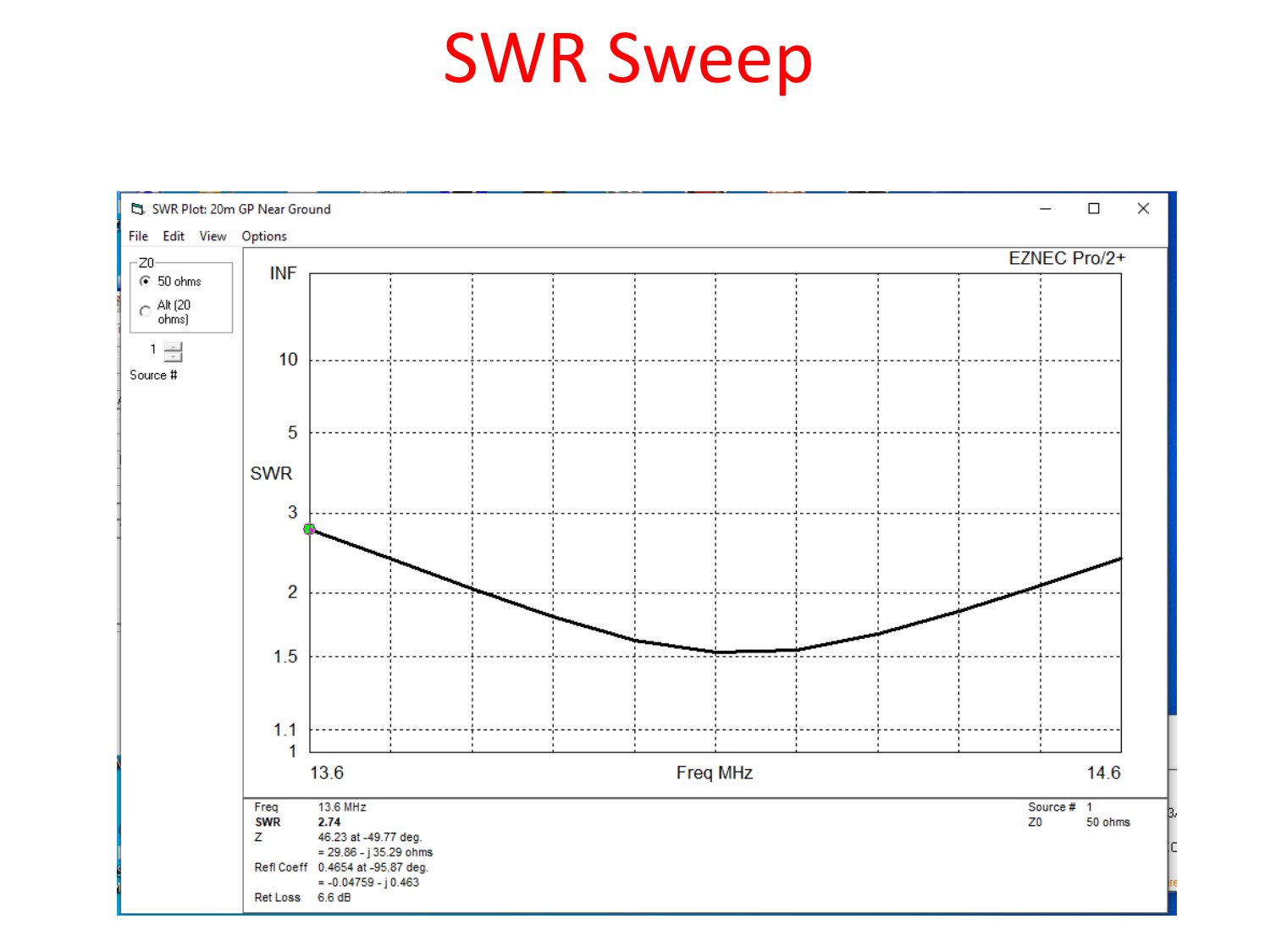# Other Uses For EZNEC

- Antenna Trap performance and design
- Antenna loading and tuning
- Bandwidth of antennas
- Effects between nearby antennas
- Antenna Isolation Field Day antenna orientation & coupling
- Ground effects
- Hamfest talk
	- Field Day interference & antenna isolation using EZNEC
	- AutoEZ for antenna isolation